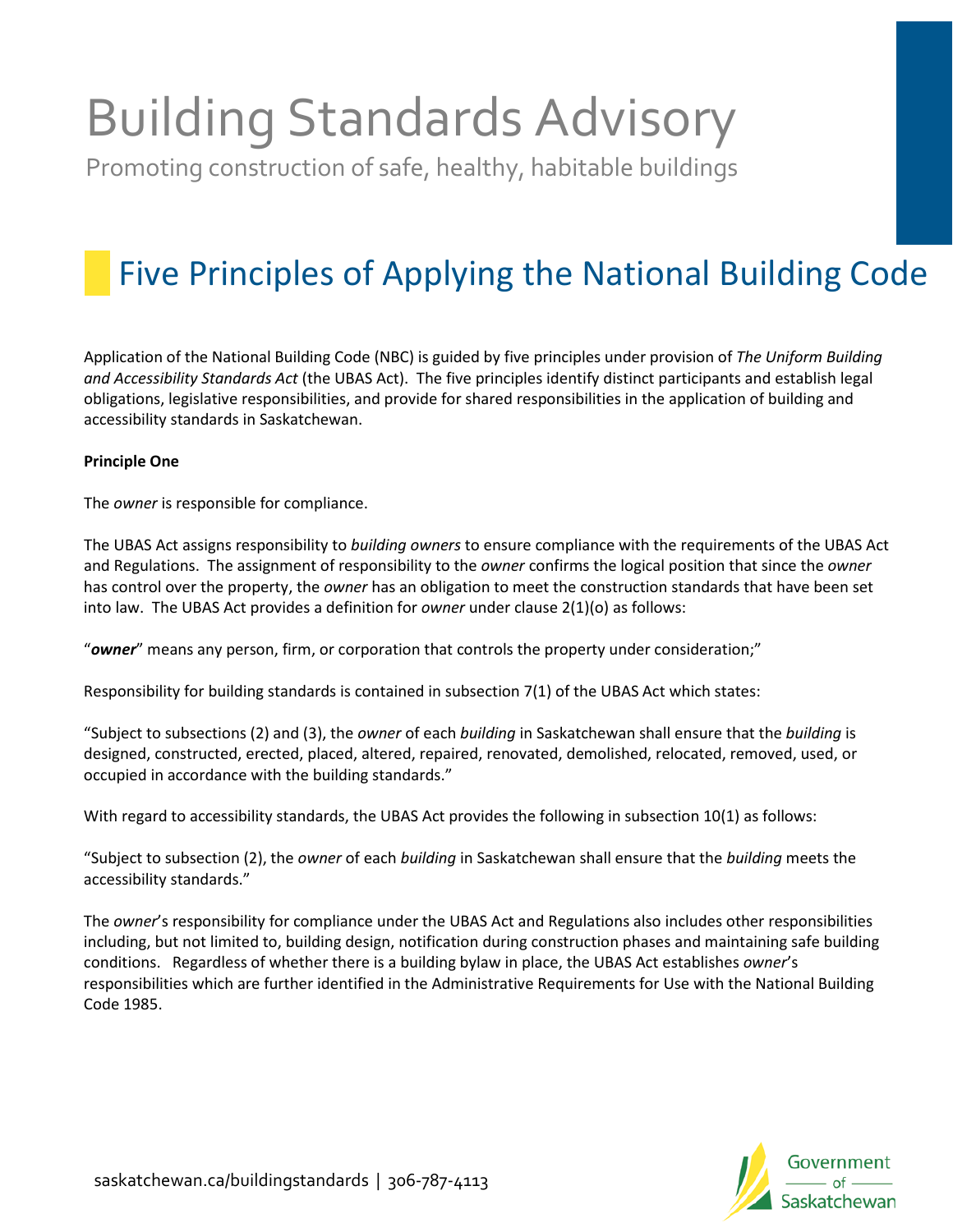# **Principle Two**

Local authorities are responsible for administration and enforcement.

A local authority is simply defined as either an urban or rural municipality and includes regional parks in Saskatchewan. The UBAS Act under clause 2(1)(k) provides a specific definition as follows:

"local authority" means:

- (i) a municipality;
- (ii) a regional park authority within the meaning of *The Regional Parks Act, 1979*, or
- (iii) with respect to park land within the meaning of *The Parks Act*, the minister responsible for the administration of that Act;"

The UBAS Act under subsection 4(1) requires a local to administer and enforce the UBAS Act and Regulations as follows:

"Subject to the other provisions of this section, each local authority shall administer and enforce this Act, the regulations and orders and decisions of the appeal board pursuant to sections 12 and 18."

### **Principle Three**

The Crown (Government of Saskatchewan) is responsible for the framework and policy enabling the application of building and accessibility standards.

The preface to the NBC 2010 provides a commentary on application of codes and standards in Canada as follows:

"In Canada, provincial and territorial governments have the authority to enact legislation that regulates building design and construction within their jurisdictions. This legislation may include the adoption of the National Building Code (NBC) without change or with modifications to suit local needs, and the enactment of other laws and regulations regarding building design and construction, including the requirements for professional involvement."

### **Principle Four**

The building official works for the local authority.

Subsection 5(4) of the UBAS Act states:

"A local authority may appoint persons who hold a building official's licence as building officials"

Where a building bylaw is in effect, the role of a building official includes plan review, inspection, and enforcement. In addition, a building official is responsible for enforcement of building conditions where safety to the occupants or the public may be an issue.

Building officials derive their powers from the UBAS Act. Section 16 provides the powers of a building official which include the ability to enter onto land or into a *building* at any reasonable hour for investigative and enforcement purposes. The powers of a building official also include enforcement through a process involving the issuance of orders.